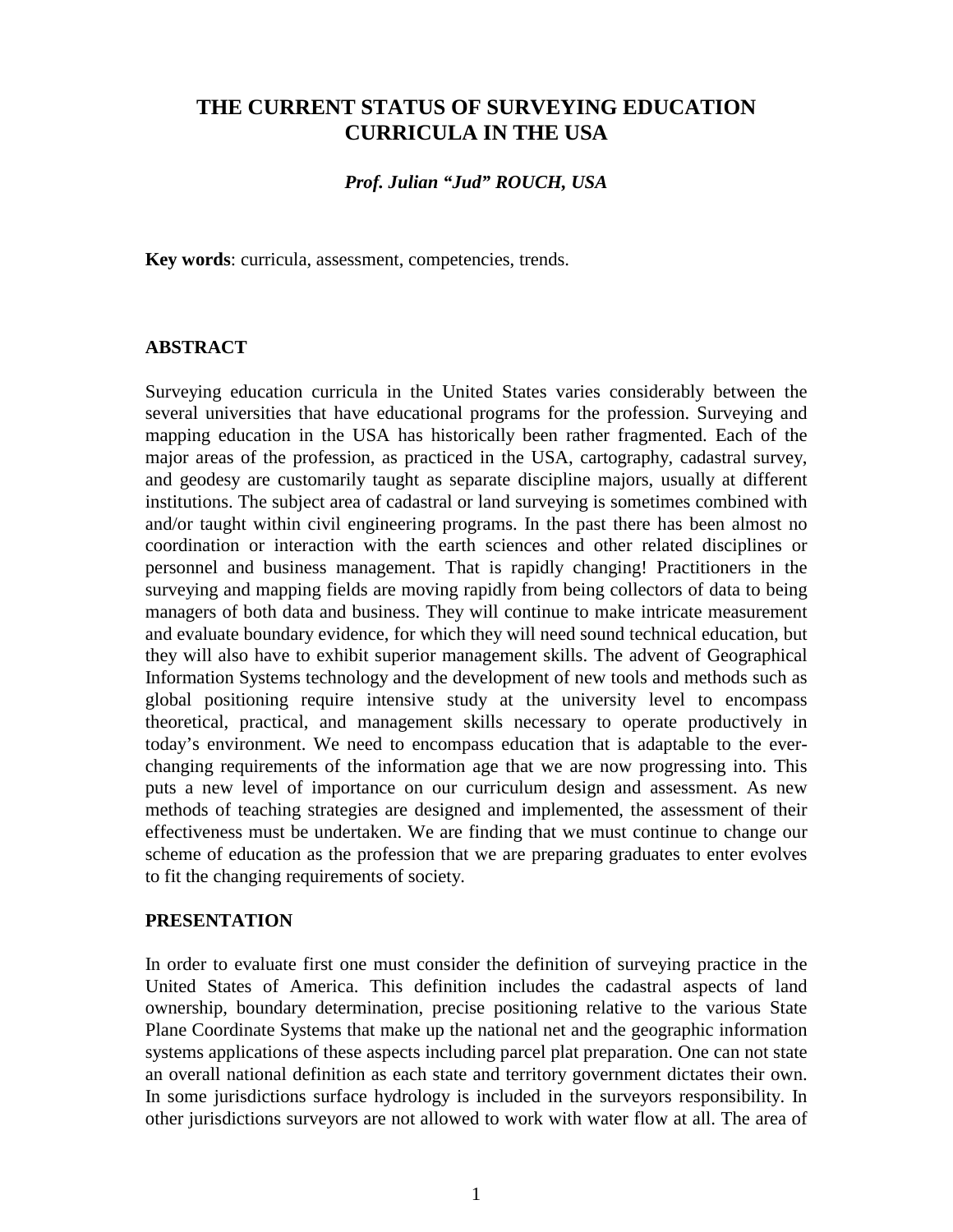engineering site layout is not addressed in most jurisdictions. None of them place land valuation in the accountability of the surveyor.

There are approximately twenty academic institutions in the USA providing baccalaureate surveying education programs. While there is much individuality and diversity in their programs, each take into account the model law for professional registration that is recommended by the National Council of Examiners for Engineers and Surveyors (NCEES). This national council is comprised of representatives of the individual state registration boards. Each state in the USA has their own board of registration consisting of prominent professionals appointed by their elected governor. Each board in turn appoints one or more of their own members to sit on the NCEES. This council creates and promulgates a model law for surveying registration. The model is periodically updated. This council also creates the examinations that are used by the states to qualify those that are allowed to practice surveying on a professional level. Each state conducts their own registration qualification process using the model law as a guide. There are varying education and experience requirements and registration must be completed separately in each state that a surveyor wishes to practice in.

The current NCEES (approved 1999) model law states that "the practice of surveying or land surveying includes, but is not limited to, any one or more of the following:

- (a) Determining the configuration or contour of the earth's surface or the position of fixed objects thereon by measuring lines and angles and applying the principles of mathematics or photogrammetry.
- (b) Performing geodetic surveying which includes surveying for determination of the size and shape of the earth utilizing angular and linear measurements through spatially oriented spherical geometry.
- (c) Determining, by the use of principles of surveying, the position for any survey control (non-boundary) monument or reference point; or setting, resetting, or replacing any such monument or reference point.
- (d) Creating, preparing, or modifying electronic or computerized data, including land information systems, and geographic information systems, relative to the performance of the activities in the above described items (a) through (c).
- (e) Locating, relocating, establishing, reestablishing, laying out, or retracing any property line or boundary of any tract of land or any road, right of way, easement, alignment, or elevation of any of the fixed works embraced within the practice of engineering.
- (f) Making any survey for the subdivision of any tract of land.
- (g) Determining, by the use of principles of land surveying, the position for any survey monument or reference point; or setting, resetting, or replacing any such monument or reference point.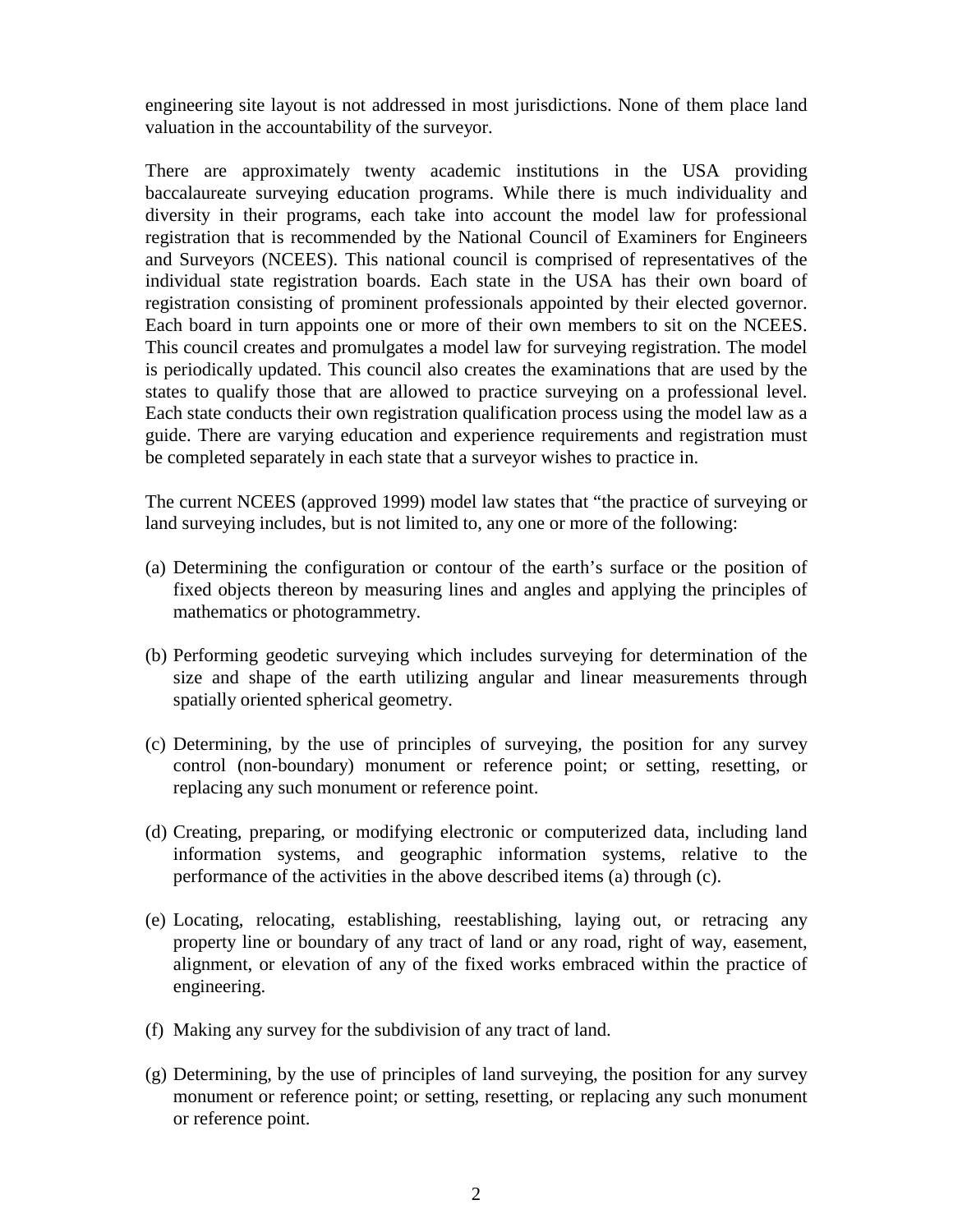(h) Creating, preparing, or modifying electronic or computerized data, including land information systems, and geographic information systems, relative to the performance of the activities in the above described items (e) through (g)."

The actual curriculum content at each of the institutions is strongly influenced by the criteria of the Accreditation Board for Engineering and Technology. This currently requires 30 semester hours of math and science, 15 semester hours of humanities and social science and 45 semester hours of surveying engineering subjects out of a minimum total of 120 semester hours required for the baccalaureate degree.

In 1990 the American Congress on Surveying and Mapping (ACSM) assembled a panel of futurists to conduct a study on the status and recommended future of surveying and mapping education. "A panel of educational leaders representing industry, government, and academic professionals in surveying and mapping met to discuss and study surveying and mapping education in the United States. One of the objectives for this study was to review innovative approaches to surveying and mapping education which have been introduced in the USA and elsewhere; and to develop strategies for further development and enhancement of surveying and mapping education in the USA.

"The *Report of the American Congress on Surveying and Mapping National Study on Surveying and Mapping Education* was promulgated in February 1993. This report described an investigation into developing a shared vision for survey and mapping education in the USA. It stated that "New education curricula should be carefully designed to provide:

- (a) broad general education which gives basic understanding of the world, its institutions, and its cultures (communications, literature, humanities, social sciences, basic sciences).
- (b) comprehensive education in the technology of spatial information: data gathering technology (field surveys, photogrammetry, remote sensing) and data management technology (GIS).
- (c) basic exposure to many areas where spatial information may have applications: law, real estate, environmental studies, sciences, economics, engineering, geography, anthropology, forestry.
- (d) application course work where societal problems are identified and spatial information is applied toward a solution: environmental assessment, land development planning, land ownership and administration, economic planning of operations and facilities, and physical planning of facilities. All these subjects should be taught from a spatial information orientation."

This report was not well received by either the surveying and mapping practitioners or by most academic teachers in the USA. Indeed it was widely criticized. It was totally rejected by the state registration boards that control who can practice in the profession.

However in the decade since that report was published, there has been a considerable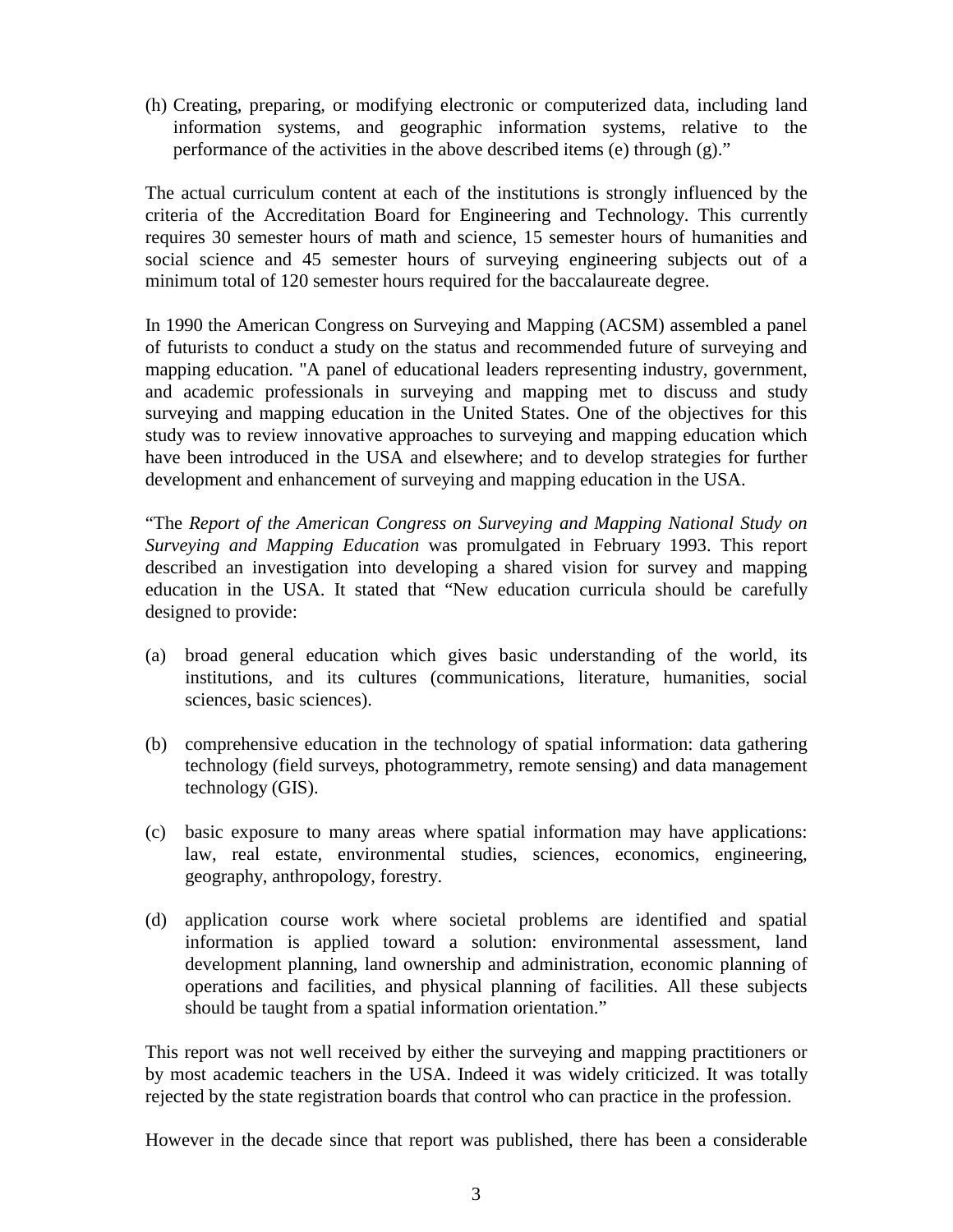number of surveying academics that have retired from teaching. Many of their replacements have been emigrants from other countries that did not have the same ingrained concepts that surveying is a subset of engineering and have embraced many of the concepts put forth in the aforesaid report. We are therefore seeing curricula based on a spatial information orientation being introduced into several academic institutions. These programs are being successful in obtaining accreditation from the Accreditation Board for Engineering and Technology**.** It remains to be seen whether graduates of these programs will have similar success in obtaining professional registration from their respective state boards of registration.

## **REFERENCES**

- 1. National Council of Examiners for Engineers and Surveyors Model Law (1999)
- 2. Rouch, Julian "Jud", 1999 "Surveying Education Curricula Design In The USA" *Proceedings of the 22nd General Assembly Meeting* in Sun City, South Africa
- 3. Rouch, Julian "Jud", 1996. " Surveying Education in USA The Need for Innovation" *Proceedings of the 63rd Permanent Committee Meeting of ACSM* in Buenos Aires, Argentina
- 4. ACSM Report, February 1993, *Report of the American Congress on Surveying and Mapping National Study on Surveying and Mapping Education*
- 5. McDonnell, Porter, 1990. "Who Wants a B.S. in Surveying and Mapping?," *1990 ACSM*-*ASPRS Annual Convention Proceedings, Vol* 1, pp. 165-170.
- 6. Mueller, Ivan I., 1990. "Surveying Education at a Crossroads," Keynote Address, XIlIth North American Surveying and Mapping Teachers Conference, The University of Calgary, Department of Surveying Engineering UCSE Reports Number 60008.
- 7. McLaughlin, John, et. al., 1989. Managing our Land Information Resources, U.S. Department of Interior, Bureau of Land Management, BLM-AA-AE-89-003-4540.
- 8. Rouch, Julian "Jud", 1989. "Educating the Twenty First Century Surveyor" paper presented to the Western Federation of NSPS affiliates during their convention at Phoenix, AZ.
- 9. Lapham, Paul, 1987. "What the Practitioner Needs from a New Graduate" Address, XIIth North American Surveying and Mapping Teachers Conference, Madison, Wisconsin.